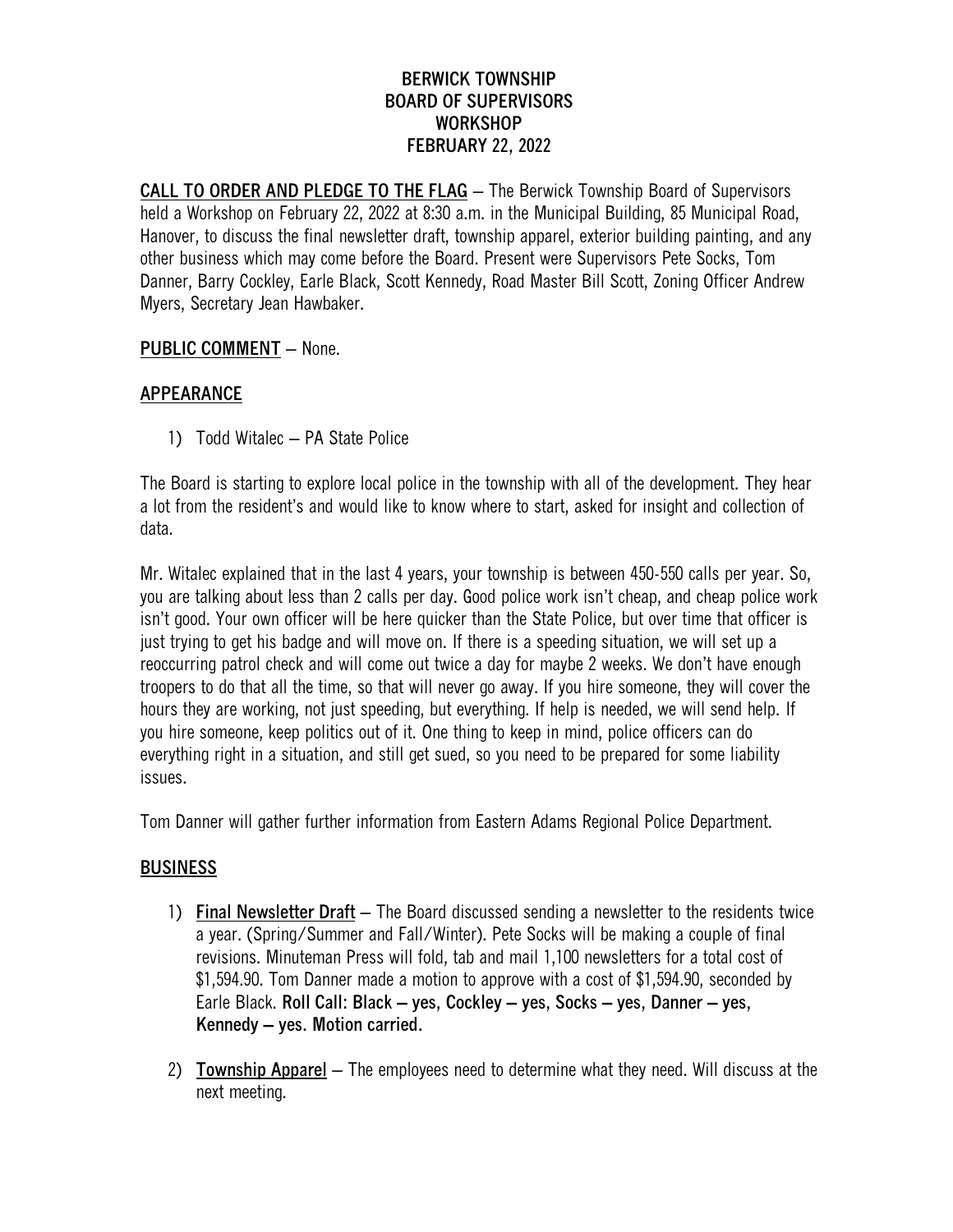## **February 22, 2022**

3) **Exterior Building Painting** – Tom Danner made a motion to cut down the 2 trees at the front of the office, seconded by Earle Black. **Roll Call: Black – yes, Cockley – yes, Socks – yes, Danner – yes, Kennedy – yes. Motion carried.**

Tom Danner made a motion to authorize Bill Scott to get quotes to paint the building exterior, and quotes for gutter replacement, seconded by Earle Black. **Roll Call: Black – yes, Cockley – yes, Socks – yes, Danner – yes, Kennedy – yes. Motion carried.**

4) **Fall Fest** – Todd Grim offered to do hayrides. Pete Socks authorized Jean Hawbaker to send letters to businesses seeking sponsorship to help offset some of the costs of the event, seconded by Barry Cockley. **Roll Call: Black – yes, Cockley – yes, Socks – yes, Danner – yes, Kennedy – yes. Motion carried.**

Pete Socks made a motion to schedule a workshop on March 22, 2022 at 8:30 a.m. and invite Scott Gobrecht to discuss the Fall Fest, and authorized advertisement to include any other business, which may come before the Board, seconded by Tom Danner. **Roll Call: Black – yes, Cockley – yes, Socks – yes, Danner – yes, Kennedy – yes. Motion carried.**

5) **Road Maintenance Schedule** – Bill Scott presented a list of roads with square yards and year completed and those that are scheduled to be chipped and sealed including the year of completion. In 2022, the plans are to chip seal and fog seal Deer Trail, Orchard View N., Orchard View S., Fawn Hill, Little, Kelly and Stanley. Mr. Scott will get prices on line painting for Kinneman Road and touchups on Race Track Road.

Bill Scott stated he needs to get clarification from PennDOT on which road signs the township is responsible for maintaining. Left another door hanger for the property at the entrance of Villa Vista to cut their shrubs. Will need to find out when they will be cutting them.

Scott Kennedy left the meeting at 10:00 a.m.

- 6) **Meeting Room Table** Earle Black will have Andrew Maher come in and take measurements.
- 7) **Annual Biosolids Report**  Tom Danner made a motion to authorize signature and forward the Annual Biosolids Report to DEP pending Ryan Swope's review, seconded by Barry Cockley. **Roll Call: Black – yes, Cockley – yes, Socks – yes, Danner – yes. Motion carried.**
- 8) **Shredding Event** Barry Cockley stated All-Shred has us scheduled for September 10, 2022 from 8:00 a.m. – 12:00 p.m.

Tom Danner made a motion to add conditional U&O discussion to the agenda for 245 Abbottstown Pike, seconded by Barry Cockley. **Roll Call: Black – yes, Cockley – yes, Socks – yes, Danner – yes. Motion carried.**